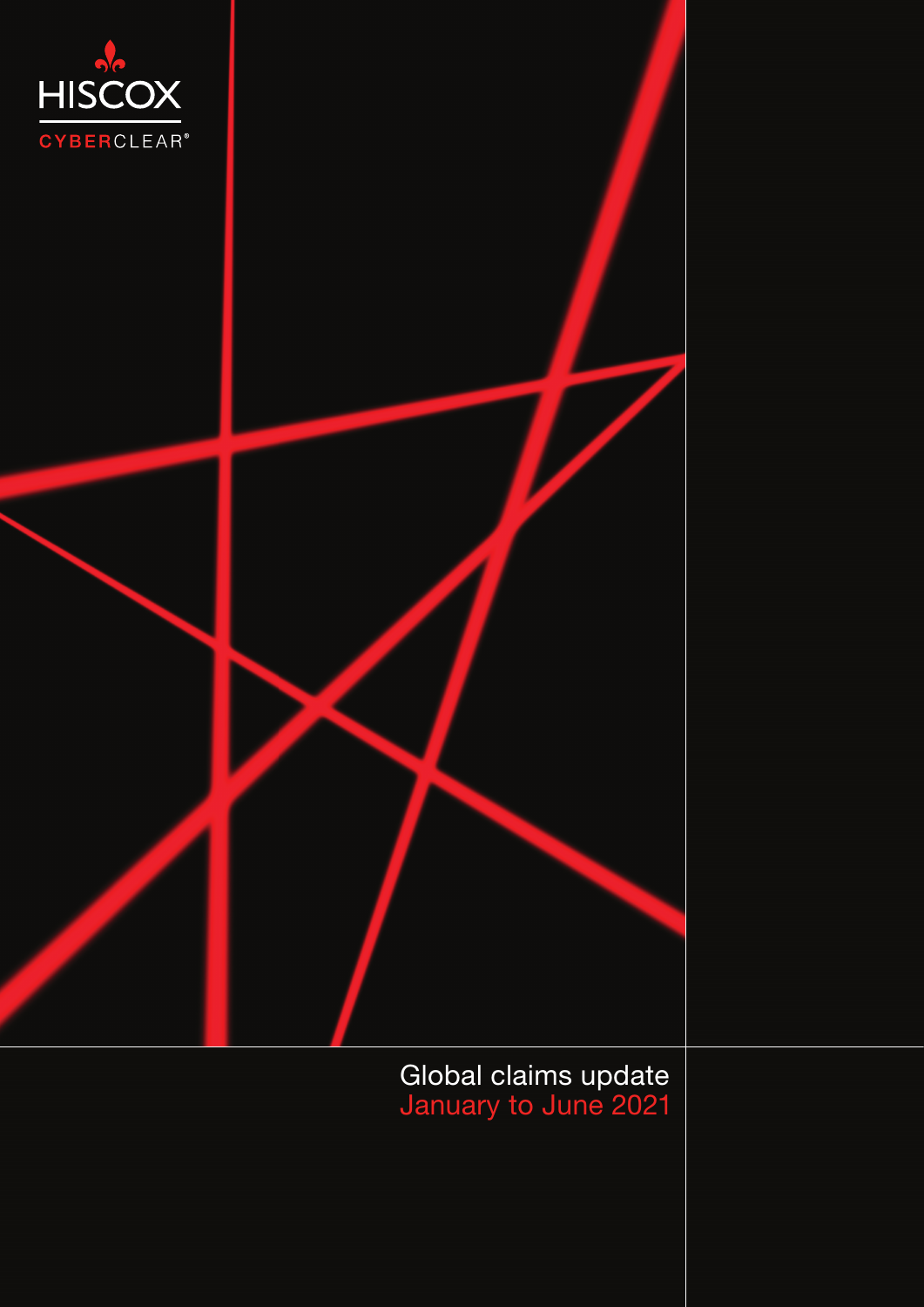## A quieter quarter for cyber claims

Large attacks like Microsoft Exchange made headlines in the first quarter of 2021. Comparatively, the second quarter of Hiscox cyber claims appears quieter for businesses with under \$1 billion revenue across the USA, UK, and Europe. But the risks have not diminished.

In comparison to Q1, the number of cyber claims decreased by 93%, but claims increased by 52% when comparing the first six months of 2021 to the first six months of 2020. Microsoft Exchange (ME) vulnerabilities were a significant portion of Q1 claims, mainly affecting Europe and more specifically Germany. Even when the effects of ME are removed, however, claims still appear to decrease by 35% between Q1 and Q2 but increase overall by 37% when comparing last year to this year.

In the summer last year, new ransomware gangs and breaches were driving claims using Covid-19-related phishing campaigns. Though social engineering is still the main driver of claims (27% of attack entry points), thankfully cyber extortion did not drive claims impacts in Q2 2021. Twenty-seven percent were financial fraud, followed by 23% data breach, and 22% cyber extortion.

More government involvement in major ransomware breaches like Colonial Pipeline or Kaseya drove some ransomware gangs underground temporarily, but it appears they're merely regrouping and rebranding – Sodinokibi has become Lockbit and Avaddon evolved into Haron. There may be a lull in claims in Q2, but that doesn't mean it's a lasting trend.

Our data this quarter highlights which points of entry seem to lead to certain impacts, as well as which impacts are costing the most. This type of insight builds awareness around where to focus cyber security priorities and spend, especially for smaller businesses, where security funds are often scarce.

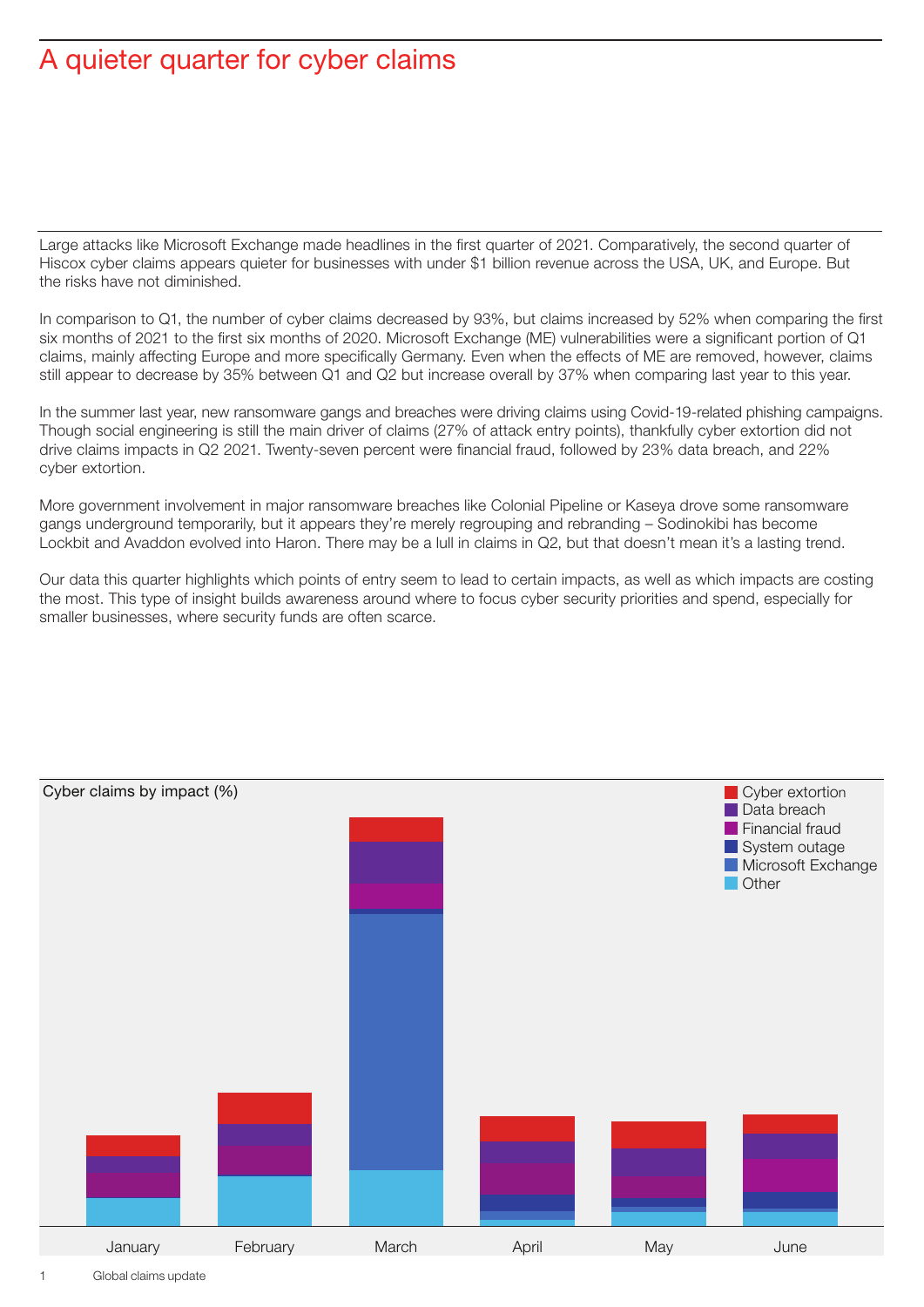

- By claims count, financial fraud and data breach were the most common type of incident. As in Q1, system outages remained the primary type of claims in Europe for Q2. The impact of the Microsoft Exchange vulnerability, however, was minimal.
- Data breach and financial fraud account for about two-thirds of the number of claims in the UK and USA. Where social engineering was found to be the point of entry, 87% of these attacks were caused by phishing and 7% by whaling.
- Cyber extortion drove most of the claims costs across all regions. For Europe, system outage also brought a high price tag. The UK and USA both incurred significant claims costs for financial fraud. The point of entry that created the most incurred claims costs was software vulnerabilities.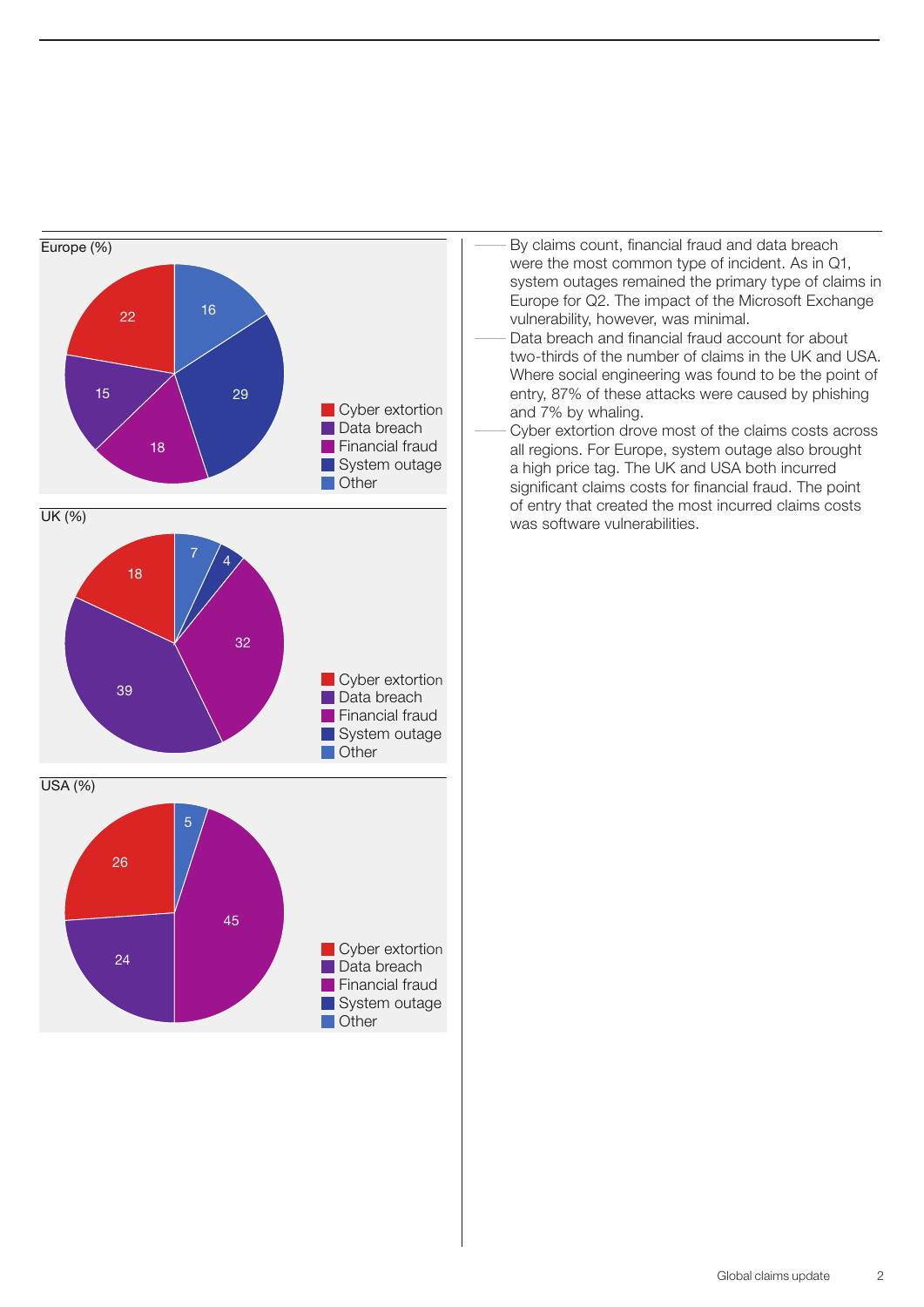

Social engineering was the main factor behind cyber extortion. There were a number of phishing claims that were reported, but did not become a major impact. Early reporting, even if a breach hasn't occurred, is essential in minimising damage.

Thirty-percent of data breach claims were caused by misconfiguration and 22% by social engineering.

- Though social engineering was the main factor behind financial fraud (34%), business email compromise was also a major factor (30%).
- Software vulnerabilities were the primary cause of outages at 38%.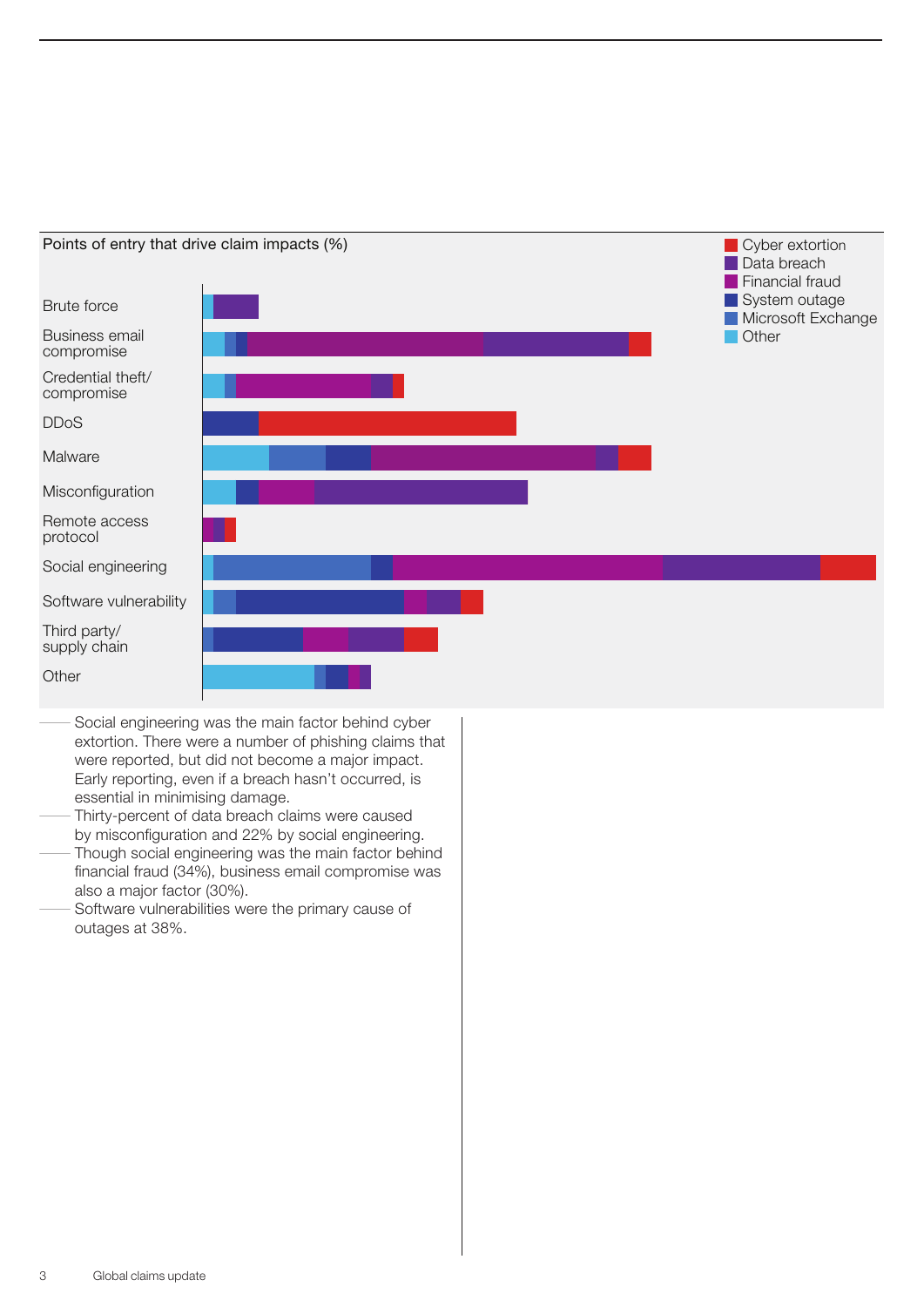### Real-life attacks



Accounting firm Turnover: €855k Impact: business email compromise

Twenty email accounts had passwords changed to gain unauthorised access from VPNs. Hackers accessed personally identifiable information (PII) of 27,000 individuals, requiring costs to notify the people affected. Data mining to review the 20 compromised email inboxes represented the bulk of the €188k costs.



Application service provider Turnover: €30 million Impact: data breach

Numerous laptops were stolen from the business premises. The laptops were unencrypted and contained client confidential information. Forensics established that almost 900 individuals needed to be notified and credit monitoring services initiated. Costs totalled €171k. This could have been mitigated if the portable device had at least 256-bit encryption and multi-factor authentication.



Financial services Turnover: €11 million Impact: cyber extortion

Because an insured's payroll vendor was the victim of a ransomware attack that impacted the insured's systems, they were unable to process payroll for ten days. This affected payroll, increased necessity for additional labour to be brought in, as well as caused a loss of clients. Thankfully, none of the insured's client data had been impacted. Legal counsel confirmed no confidential information was compromised by the ransomware so no notification obligations were triggered. Hiscox reimbursed the loss of income suffered by the company as a result of their vendor suffering a hack.

#### Mitigate your risks

- Business email compromise (BEC) was the second highest point of entry overall and payment diversion fraud (PDF) and other types of financial fraud was the second highest impact in the USA and UK. It's essential to ensure multi-factor authentication is activated, especially on all administrator accounts.
- DThirty-eight-percent of system outages were caused by software vulnerabilities. Ensure these tools are set up properly, kept up-to-date and patched against vulnerabilities as quickly as possible.
- Hiscox continues to see an increase in early notifications from insureds who have detected malware, a disclosed vulnerability or suspicious activity on their network. This is good practice for minimising risk. When managed quickly, incidents like the Microsoft Exchange vulnerability incidents can be prevented from becoming further attacks like ransomware. Certain malware act as a precursor to such an attack.
- Build a human firewall by ensuring employees have adequate training. In cyber risks. Phishing attacks and financial fraud both commonly occur through phishing – 87% of social engineering was caused by phishing in Q2 2021 claims. Hiscox offers free cyber training to all Hiscox cyber customers through the Hiscox CyberClear Academy.
- Demand your vendors comply with good cyber security practice. Third-party vendors caused 16% of system outage claims.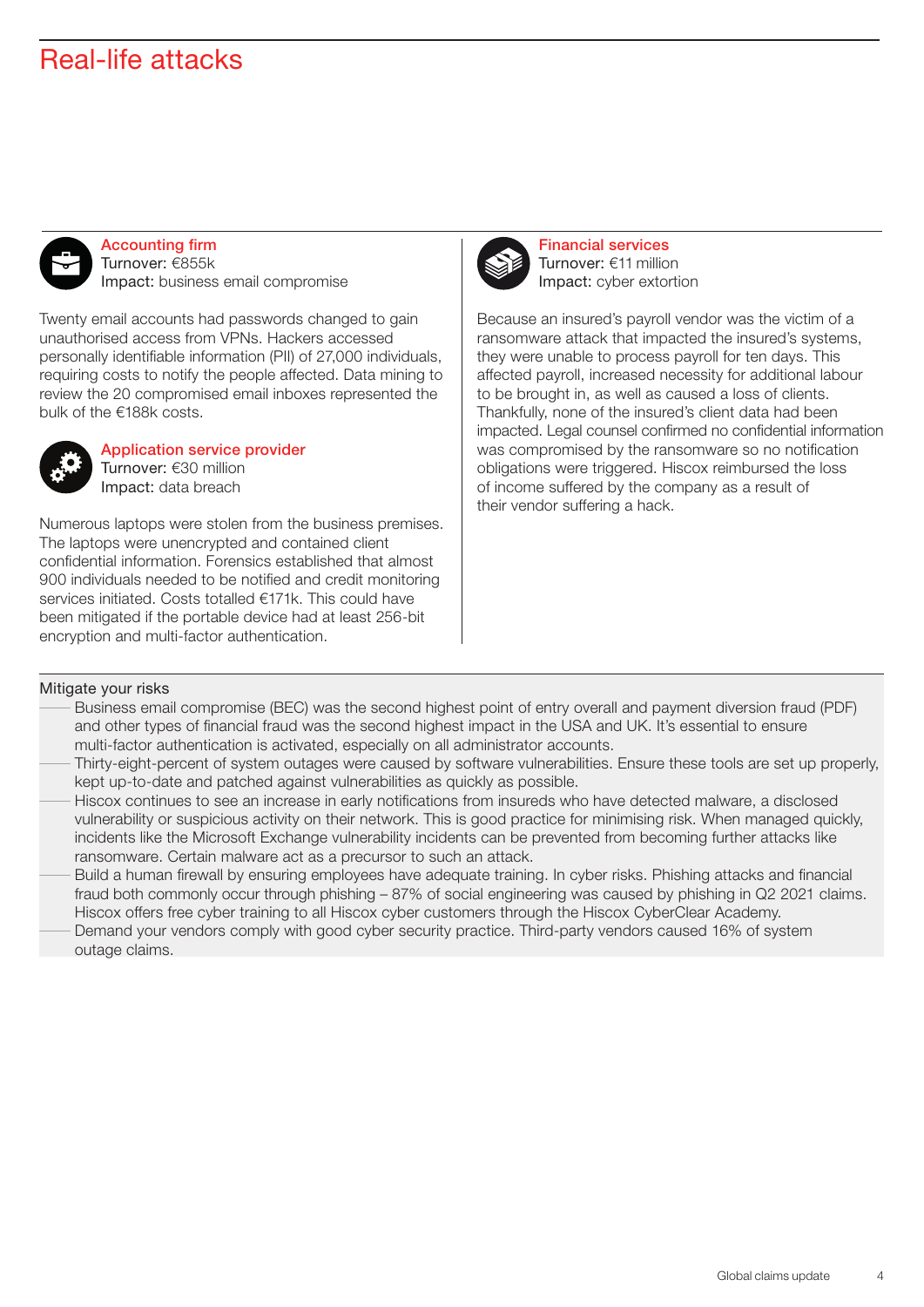# **Glossary**

#### Cyber extortion

Cyber criminals encrypting a victim's data/systems (ransomware), threatening to publish stolen data, holding data/systems hostage etc. until the victim meets their demands for payment.

#### Financial theft

Cyber crime involving the theft of money.

### Payment diversion fraud (PDF)

Cyber criminals redirecting payment(s) to a fraudulent account.

### Business email compromise (BEC)

Unauthorised access and control of a business email account which may lead to a data breach or payment diversion fraud.